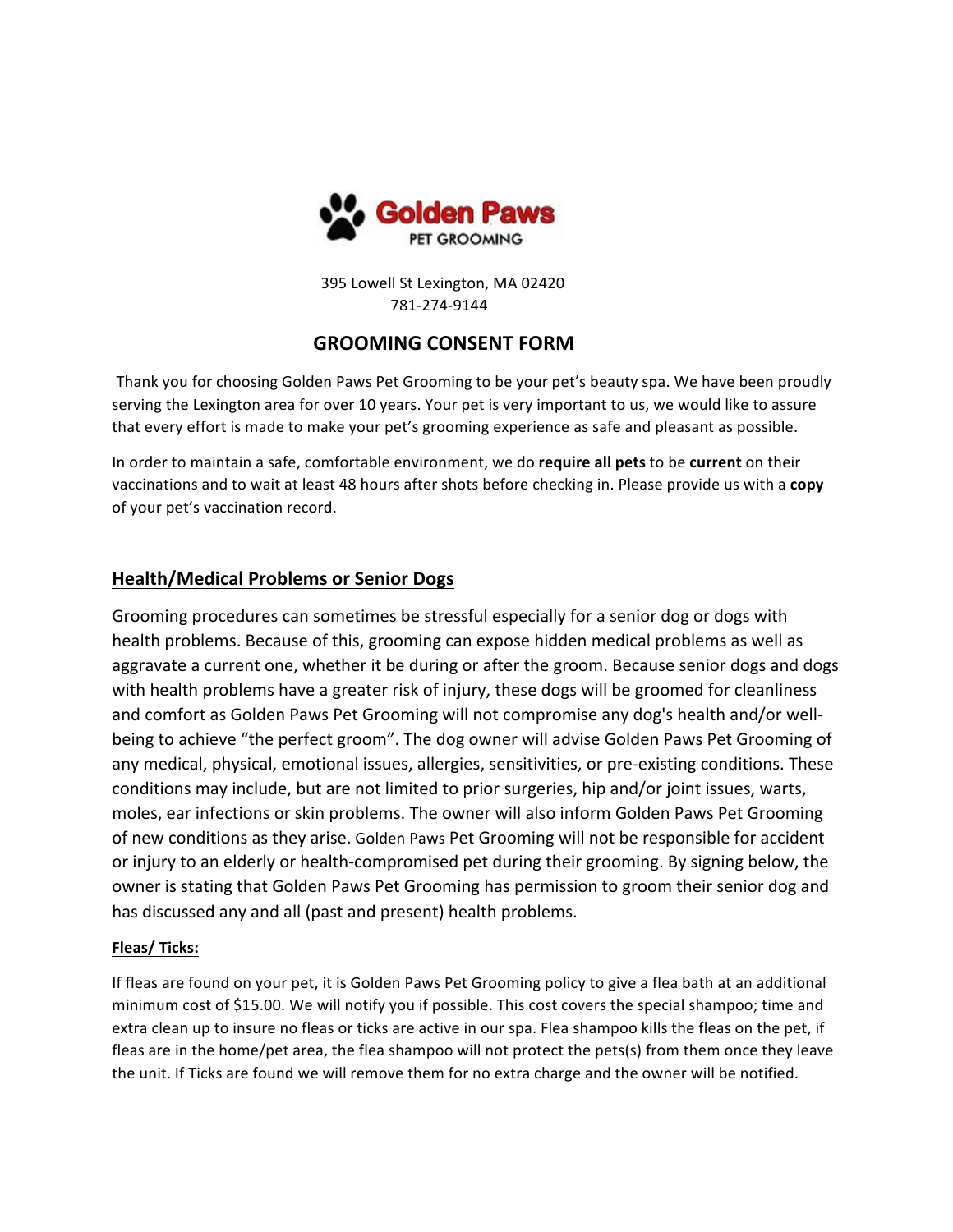## **Matted Dog Policy:**

Pets with matted coats will require extra attention. If the matting is minimal and the pet responds well we may brush them out for an extra fee (\$10 - \$20). If we do not believe we can remove the mats in a timely manner or we feel your pet is in pain, we will not continue and will clip short/shave. We firmly believe grooming should be an enjoyable experience and will not put your pet through the discomfort of unnecessary dematting. We will notify you before shaving your dog, if permission to shave down is denied, your pet will not get a bath or haircut and must be picked up as is. There is a greater risk of nicking, scratching, cuts etc; a matted dog during the grooming process. In addition, the skin may appear red, itchy and irritated due to the lack of oxygen reaching in and under the mats. Golden Paws Pet Grooming will not be held responsible for any injury sustained while grooming a matted dog, including any after effects. Our Groomer will be happy to demonstrate some effective brushing techniques for matting prevention. Regular brushing at home with a brush and comb as well as keeping your pet on a 4-6 week grooming schedule will help prevent matting.

## **Accidents**

 Although accidents are very rare, there is a risk when dealing with pets. Grooming equipment are sharp, and although we use extreme caution and care in all situations, possible problems could occur including cuts, nicks, scratches, quicking of nails, etc. In most cases this can happen when a pet is wiggling or moving around. Any incident, no matter how small will be communicated to the pet owner. If necessary, Golden Paws Pet Grooming will transport your pet to a veterinarian. Any veterinary bills resulting from a pet being matted, elderly, aggressive, a difficult temperament or from a preexisting or unforeseeable condition will be the sole responsibility of the owner. Your pet's safety and comfort is our number one priority. In the event an accident does occur, you will be notified of the accident.

### **Use of Muzzle:**

 Muzzling does not harm your pet and protects both the pet and the groomer. In some cases, muzzling may even calm a stressed animal, allowing the grooming process to continue. If your pet still acts in a way that is dangerous, Golden Paws Pet Grooming has the right to stop grooming services at any time and a service fee will be collected. We do not muzzle unless your pet gives us a reason to.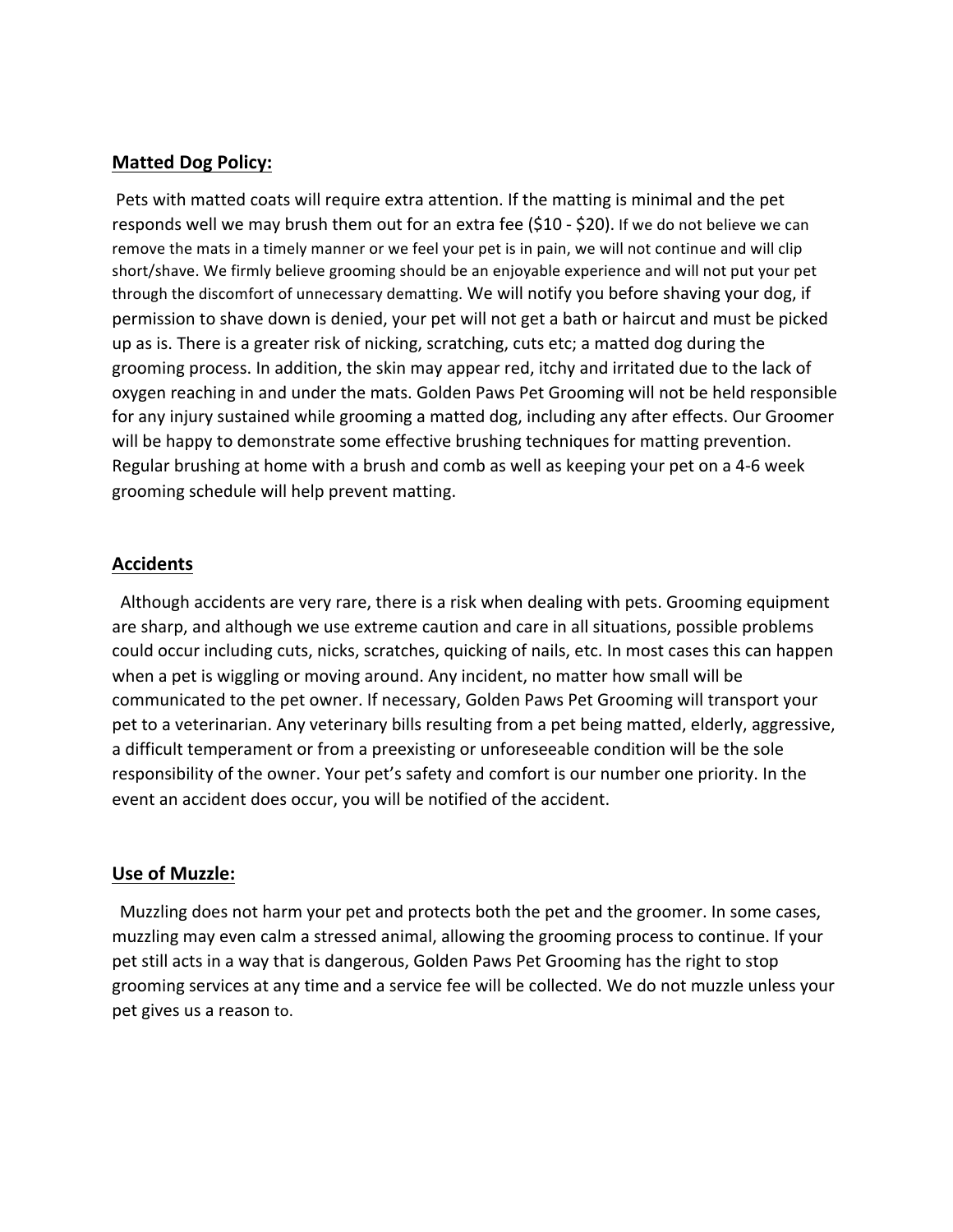## **Dangerous/Aggressive Animals or Behavior Issues:**

Owner **MUST** inform Golden Paws Pet Grooming if your pet bites, has bitten, is aggressive, unpredictable and/or has any other behavioral issues. If owner fails to notify us of any potential danger or behavioral issue, you can and will be liable for all medical fees, out of work compensation, as well as any and all property damage. We will make every attempt to groom uncooperative pets, but we may not be able to complete grooming on pets that pose a threat to themselves, other pets or our groomers. We reserve the right to muzzle any dog for their safety, and ours. Extremely aggressive and unruly pets will NOT be groomed. If a dog is felt to be exhibiting behavior that is unsafe in regard to itself or the groomer, it may be in the best interest of the pet that the groom be stopped. A fee will be charged dependent on work completed up to that point. All bites will be reported to the local authorities as required by law. Golden Paws Pet Grooming has the right to refuse grooming services, stop grooming services, or cancel grooming services at any time before, during, or after grooming and client will be charged a grooming fee for what was done up until that point. We never sedate your dog.

#### **Late pick-up:**

 When dropping off your pet we will give a timeframe of when we anticipate completion of services. Please keep in mind that grooming can be a very time consuming and unpredictable process depending upon the dog's behavior and the condition of the coat, as well as when clients arrive for their appointments. We will do our best to manage to the approximated time given but please understand that factors outside of our control can influence how long the process may take. All pets brought in for grooming must be picked up within one (1) hour of the time the client is informed the pet is ready. Pets remaining after that time a fee of \$15 will be charged. We do not held responsible for anything that happens while your pet is waiting to be picked up.

 Unfortunally we can't keep pets that are noisy longer than their grooming time; all pets that has been classified as noisy will be done within 3 hours and MUST be picked up within 15 min of call time.

#### **Satisfaction:**

Your satisfaction is important. If you are unhappy for any reason, and would like something adjusted, we will be happy to make any adjustments when you pick-up your pet from his/her appointment. Once, however, you take your pet home from the appointment, we will only accept return visits for adjustments 24 hours after your appointment. Any adjustments after will be charged a grooming fee of some kind.

Golden Paws Pet Grooming may take pictures of your pet, before and after grooming, for my website, advertising and education.

By signing below, you indicate that you understand and agree to our terms of service; that you understand and agree to release and hold harmless Golden Paws Pet Grooming, its owners, employees and affiliates from and against any and all liabilities, expenses, damages, and costs (including attorney